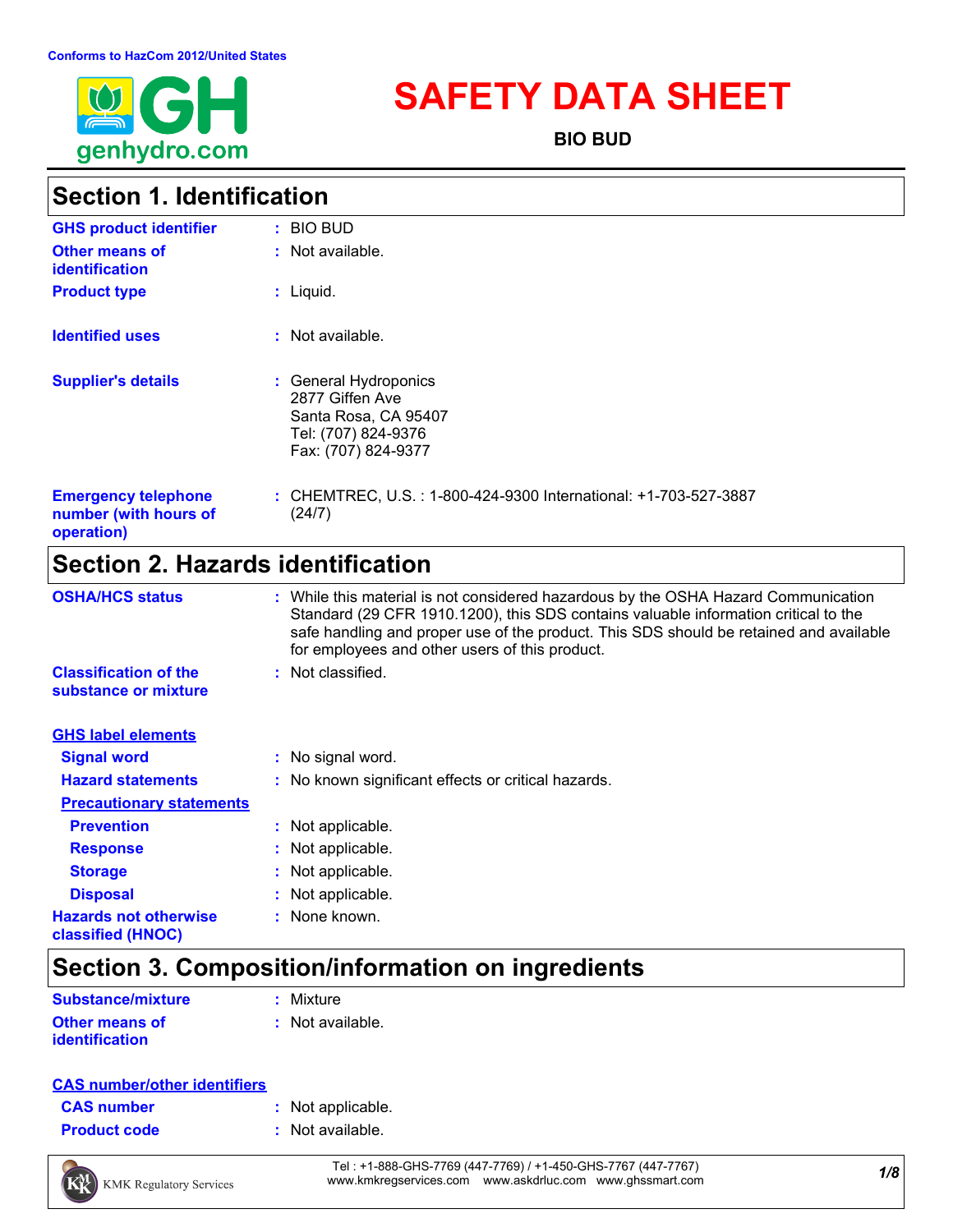

## **Section 3. Composition/information on ingredients**

**There are no ingredients present which, within the current knowledge of the supplier and in the concentrations applicable, are classified as hazardous to health or the environment and hence require reporting in this section. Occupational exposure limits, if available, are listed in Section 8.**

### **Section 4. First aid measures**

|                     | <b>Description of necessary first aid measures</b>                                                                                                                                                                                                                                                                                                                                                     |
|---------------------|--------------------------------------------------------------------------------------------------------------------------------------------------------------------------------------------------------------------------------------------------------------------------------------------------------------------------------------------------------------------------------------------------------|
| <b>Eye contact</b>  | : Immediately flush eyes with plenty of water, occasionally lifting the upper and lower<br>eyelids. Check for and remove any contact lenses. Get medical attention if irritation<br>occurs.                                                                                                                                                                                                            |
| <b>Inhalation</b>   | : Remove victim to fresh air and keep at rest in a position comfortable for breathing. If not<br>breathing, if breathing is irregular or if respiratory arrest occurs, provide artificial<br>respiration or oxygen by trained personnel. It may be dangerous to the person providing<br>aid to give mouth-to-mouth resuscitation. Maintain an open airway. Get medical<br>attention if symptoms occur. |
| <b>Skin contact</b> | : Flush contaminated skin with plenty of water. Get medical attention if symptoms occur.                                                                                                                                                                                                                                                                                                               |
| <b>Ingestion</b>    | : Wash out mouth with water. If material has been swallowed and the exposed person is<br>conscious, give small quantities of water to drink. Do not induce vomiting unless<br>directed to do so by medical personnel. Never give anything by mouth to an<br>unconscious person. Get medical attention if symptoms occur.                                                                               |

### **Most important symptoms/effects, acute and delayed**

| <b>Potential acute health effects</b> |                                                                                                                                |
|---------------------------------------|--------------------------------------------------------------------------------------------------------------------------------|
| Eye contact                           | : No known significant effects or critical hazards.                                                                            |
| <b>Inhalation</b>                     | : No known significant effects or critical hazards.                                                                            |
| <b>Skin contact</b>                   | : No known significant effects or critical hazards.                                                                            |
| <b>Ingestion</b>                      | : No known significant effects or critical hazards.                                                                            |
| <b>Over-exposure signs/symptoms</b>   |                                                                                                                                |
| Eye contact                           | : No known significant effects or critical hazards.                                                                            |
| <b>Inhalation</b>                     | : No known significant effects or critical hazards.                                                                            |
| <b>Skin contact</b>                   | : No known significant effects or critical hazards.                                                                            |
| <b>Ingestion</b>                      | : No known significant effects or critical hazards.                                                                            |
|                                       | Indication of immediate medical attention and special treatment needed, if necessary                                           |
| <b>Notes to physician</b>             | : Treat symptomatically. Contact poison treatment specialist immediately if large<br>quantities have been ingested or inhaled. |
| <b>Specific treatments</b>            | : No specific treatment.                                                                                                       |
| <b>Protection of first-aiders</b>     | : It may be dangerous to the person providing aid to give mouth-to-mouth resuscitation.                                        |

**See toxicological information (Section 11)**

# **Section 5. Fire-fighting measures**

| <b>Extinguishing media</b>             |                                                                 |
|----------------------------------------|-----------------------------------------------------------------|
| <b>Suitable extinguishing</b><br>media | : Use an extinguishing agent suitable for the surrounding fire. |
| Unsuitable extinguishing<br>media      | : None known.                                                   |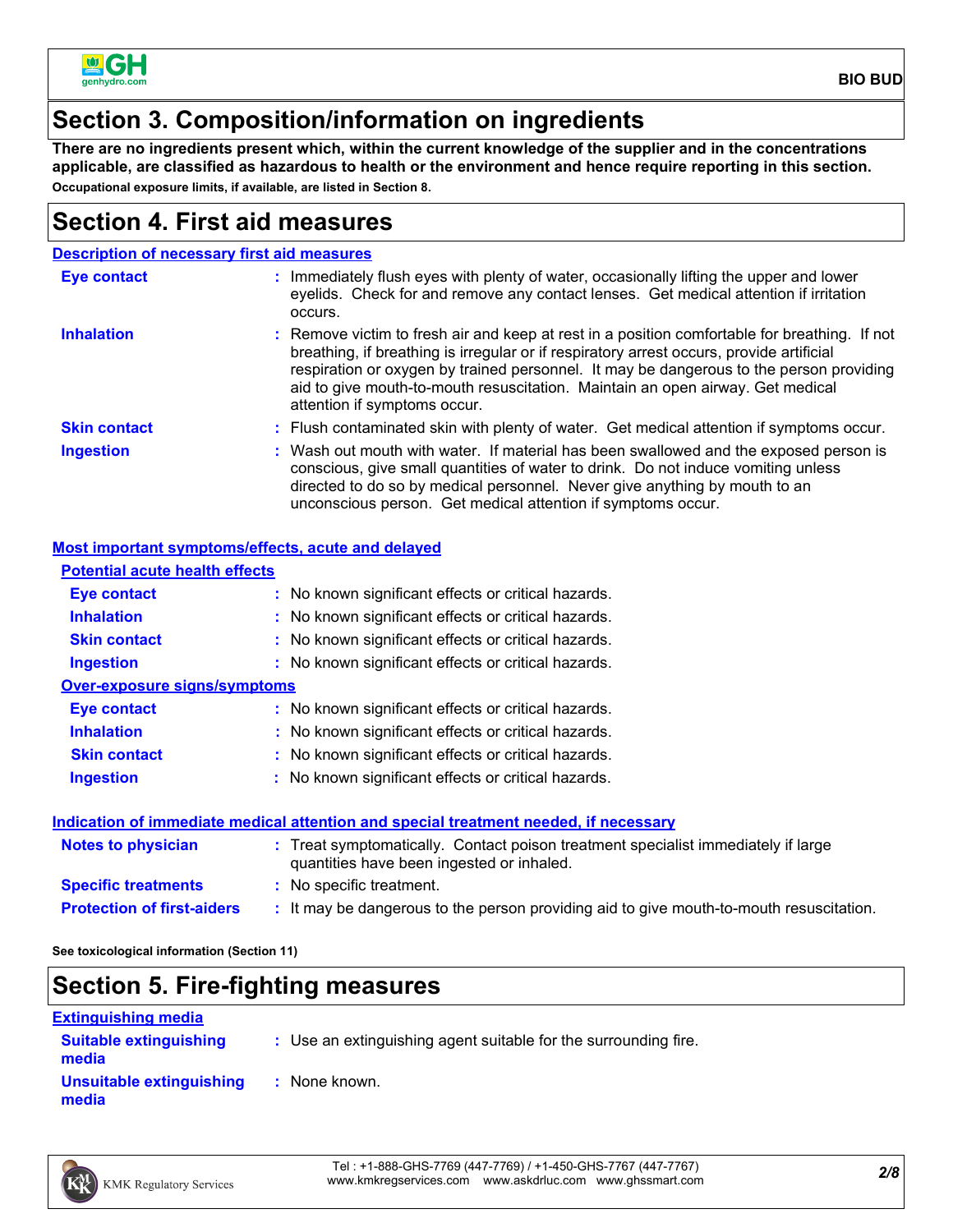

# **Section 5. Fire-fighting measures**

| <b>Specific hazards arising</b><br>from the chemical     | : No specific fire or explosion hazard.                                                                                                                                  |
|----------------------------------------------------------|--------------------------------------------------------------------------------------------------------------------------------------------------------------------------|
| <b>Hazardous thermal</b><br>decomposition products       | : Decomposition products may include the following materials:<br>sulfur oxides<br>metal oxide/oxides                                                                     |
| <b>Special protective actions</b><br>for fire-fighters   | : No special measures are required.                                                                                                                                      |
| <b>Special protective</b><br>equipment for fire-fighters | : Fire-fighters should wear appropriate protective equipment and self-contained breathing<br>apparatus (SCBA) with a full face-piece operated in positive pressure mode. |
|                                                          |                                                                                                                                                                          |

# **Section 6. Accidental release measures**

### **Personal precautions, protective equipment and emergency procedures**

| For non-emergency<br>personnel   | : Avoid breathing vapor or mist. Provide adequate ventilation. Wear appropriate<br>respirator when ventilation is inadequate. Put on appropriate personal protective<br>equipment.                                              |
|----------------------------------|---------------------------------------------------------------------------------------------------------------------------------------------------------------------------------------------------------------------------------|
| For emergency responders         | If specialized clothing is required to deal with the spillage, take note of any information in<br>Section 8 on suitable and unsuitable materials. See also the information in "For non-<br>emergency personnel".                |
| <b>Environmental precautions</b> | : Avoid dispersal of spilled material and runoff and contact with soil, waterways, drains<br>and sewers. Inform the relevant authorities if the product has caused environmental<br>pollution (sewers, waterways, soil or air). |

### **Methods and materials for containment and cleaning up**

| <b>Spill</b> | : Stop leak if without risk. Move containers from spill area. Prevent entry into sewers,<br>water courses, basements or confined areas. Wash spillages into an effluent treatment                                           |
|--------------|-----------------------------------------------------------------------------------------------------------------------------------------------------------------------------------------------------------------------------|
|              | plant or proceed as follows. Contain and collect spillage with non-combustible,<br>absorbent material e.g. sand, earth, vermiculite or diatomaceous earth and place in                                                      |
|              | container for disposal according to local regulations (see Section 13). Dispose of via a<br>licensed waste disposal contractor. Note: see Section 1 for emergency contact<br>information and Section 13 for waste disposal. |

## **Section 7. Handling and storage**

### **Precautions for safe handling**

| <b>Protective measures</b>                                                       | : Put on appropriate personal protective equipment (see Section 8).                                                                                                                                                                                                                                                                                                                                                                                                                                           |
|----------------------------------------------------------------------------------|---------------------------------------------------------------------------------------------------------------------------------------------------------------------------------------------------------------------------------------------------------------------------------------------------------------------------------------------------------------------------------------------------------------------------------------------------------------------------------------------------------------|
| <b>Advice on general</b><br>occupational hygiene                                 | : Eating, drinking and smoking should be prohibited in areas where this material is<br>handled, stored and processed. Workers should wash hands and face before eating,<br>drinking and smoking. See also Section 8 for additional information on hygiene<br>measures.                                                                                                                                                                                                                                        |
| <b>Conditions for safe storage,</b><br>including any<br><i>incompatibilities</i> | : Store in accordance with local regulations. Store in original container protected from<br>direct sunlight in a dry, cool and well-ventilated area, away from incompatible materials<br>(see Section 10) and food and drink. Keep container tightly closed and sealed until<br>ready for use. Containers that have been opened must be carefully resealed and kept<br>upright to prevent leakage. Do not store in unlabeled containers. Use appropriate<br>containment to avoid environmental contamination. |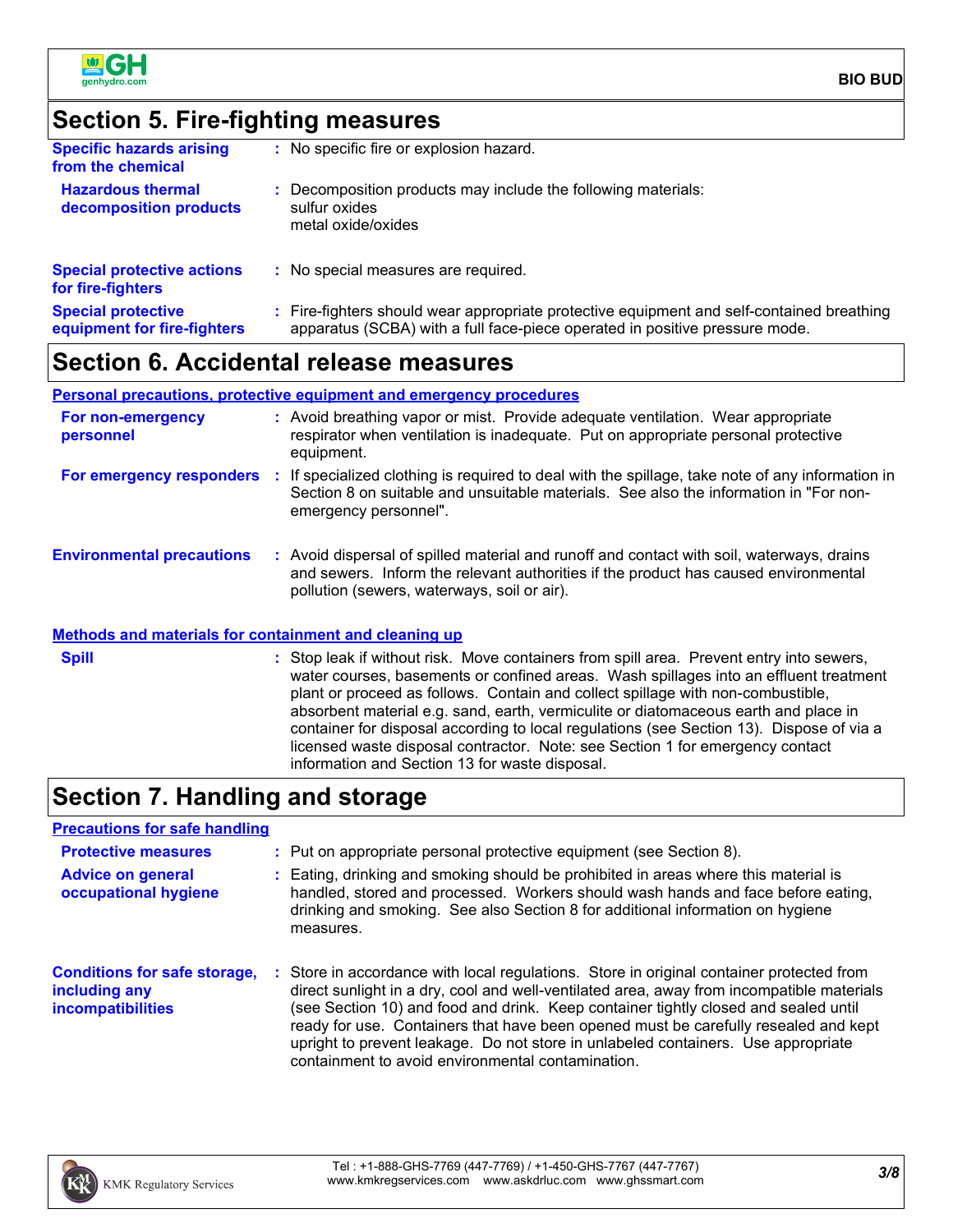

# **Section 8. Exposure controls/personal protection**

| <b>Control parameters</b><br><b>Occupational exposure limits</b><br>None. |                                                                                                                                                                                                                                                                                                                                                                                                   |
|---------------------------------------------------------------------------|---------------------------------------------------------------------------------------------------------------------------------------------------------------------------------------------------------------------------------------------------------------------------------------------------------------------------------------------------------------------------------------------------|
| <b>Appropriate engineering</b><br><b>controls</b>                         | : Good general ventilation should be sufficient to control worker exposure to airborne<br>contaminants.                                                                                                                                                                                                                                                                                           |
| <b>Environmental exposure</b><br><b>controls</b>                          | Emissions from ventilation or work process equipment should be checked to ensure<br>they comply with the requirements of environmental protection legislation.                                                                                                                                                                                                                                    |
| <b>Individual protection measures</b>                                     |                                                                                                                                                                                                                                                                                                                                                                                                   |
| <b>Hygiene measures</b>                                                   | : Wash hands, forearms and face thoroughly after handling chemical products, before<br>eating, smoking and using the lavatory and at the end of the working period.<br>Appropriate techniques should be used to remove potentially contaminated clothing.<br>Wash contaminated clothing before reusing. Ensure that eyewash stations and safety<br>showers are close to the workstation location. |
| <b>Eye/face protection</b>                                                | : Safety eyewear complying with an approved standard should be used when a risk<br>assessment indicates this is necessary to avoid exposure to liquid splashes, mists,<br>gases or dusts. If contact is possible, the following protection should be worn, unless<br>the assessment indicates a higher degree of protection: safety glasses with side-shields.                                    |
| <b>Skin protection</b>                                                    |                                                                                                                                                                                                                                                                                                                                                                                                   |
| <b>Hand protection</b>                                                    | : Chemical-resistant, impervious gloves complying with an approved standard should be<br>worn at all times when handling chemical products if a risk assessment indicates this is<br>necessary.                                                                                                                                                                                                   |
| <b>Body protection</b>                                                    | : Personal protective equipment for the body should be selected based on the task being<br>performed and the risks involved and should be approved by a specialist before<br>handling this product.                                                                                                                                                                                               |
| <b>Other skin protection</b>                                              | : Appropriate footwear and any additional skin protection measures should be selected<br>based on the task being performed and the risks involved and should be approved by a<br>specialist before handling this product.                                                                                                                                                                         |
| <b>Respiratory protection</b>                                             | : Not required under normal conditions of use.                                                                                                                                                                                                                                                                                                                                                    |

# **Section 9. Physical and chemical properties**

| <b>Appearance</b> |  |  |  |  |
|-------------------|--|--|--|--|
|                   |  |  |  |  |

| <b>Physical state</b>                           | : Liquid. [Aqueous solution.]        |
|-------------------------------------------------|--------------------------------------|
| <b>Color</b>                                    | Dark.                                |
| Odor                                            | : Sweet.                             |
| <b>Odor threshold</b>                           | $:$ Not available.                   |
| рH                                              | $: 5.88 \pm 0.5$                     |
| <b>Melting point</b>                            | : $-1^{\circ}C(30.2^{\circ}F)$       |
| <b>Boiling point</b>                            | : $100^{\circ}$ C (212 $^{\circ}$ F) |
| <b>Flash point</b>                              | $:$ Not available.                   |
| <b>Evaporation rate</b>                         | $:$ Not available.                   |
| <b>Flammability (solid, gas)</b>                | $:$ Not available.                   |
| Lower and upper explosive<br>(flammable) limits | $:$ Not available.                   |
| <b>Vapor pressure</b>                           | $:$ Not available.                   |
| <b>Vapor density</b>                            | $:$ Not available.                   |
| <b>Relative density</b>                         | $: 1.06 \pm 0.06$                    |

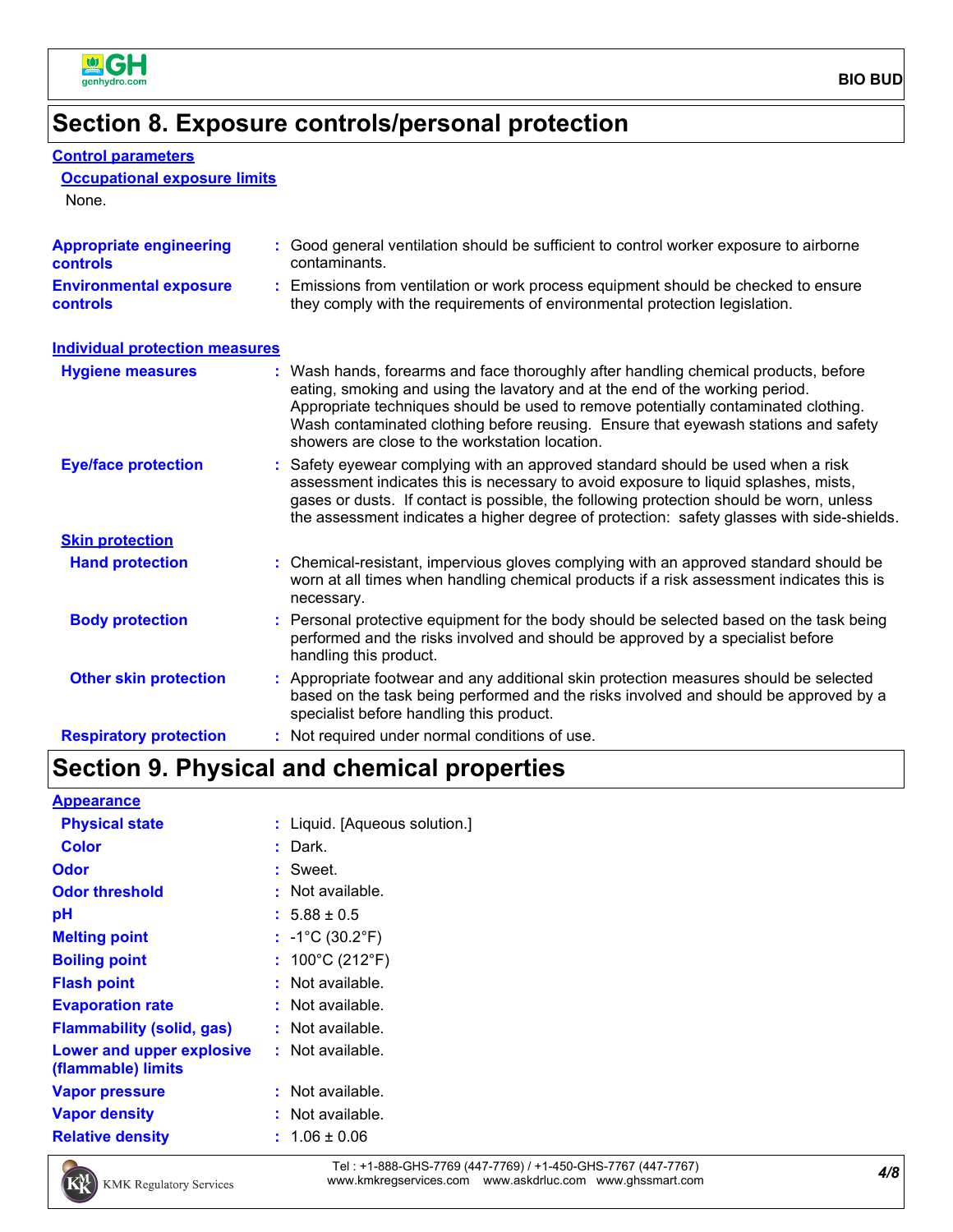

**BIO BUD**

# **Section 9. Physical and chemical properties**

| <b>Solubility</b>                                 | $:$ Soluble.     |
|---------------------------------------------------|------------------|
| <b>Partition coefficient: n-</b><br>octanol/water | : Not available. |
| <b>Auto-ignition temperature</b>                  | : Not available. |
| <b>Decomposition temperature</b>                  | : Not available. |
| <b>Viscosity</b>                                  | : Not available. |
| <b>Volatility</b>                                 | : Not available. |

# **Section 10. Stability and reactivity**

| <b>Hazardous decomposition</b><br>products          | : Under normal conditions of storage and use, hazardous decomposition products should<br>not be produced. |
|-----------------------------------------------------|-----------------------------------------------------------------------------------------------------------|
| <b>Incompatible materials</b>                       | : Reactive or incompatible with the following materials: oxidizing materials.                             |
| <b>Conditions to avoid</b>                          | : No specific data.                                                                                       |
| <b>Possibility of hazardous</b><br><b>reactions</b> | : Under normal conditions of storage and use, hazardous reactions will not occur.                         |
| <b>Chemical stability</b>                           | : The product is stable.                                                                                  |
| <b>Reactivity</b>                                   | : No specific test data related to reactivity available for this product or its ingredients.              |

# **Section 11. Toxicological information**

| <b>Information on toxicological effects</b>               |                                                       |
|-----------------------------------------------------------|-------------------------------------------------------|
| <b>Acute toxicity</b>                                     |                                                       |
| There is no data available.                               |                                                       |
| <b>Irritation/Corrosion</b>                               |                                                       |
| There is no data available.                               |                                                       |
| <b>Sensitization</b>                                      |                                                       |
| There is no data available.                               |                                                       |
| <b>Carcinogenicity</b>                                    |                                                       |
| There is no data available.                               |                                                       |
| <b>Specific target organ toxicity (single exposure)</b>   |                                                       |
| There is no data available.                               |                                                       |
| <b>Specific target organ toxicity (repeated exposure)</b> |                                                       |
| There is no data available.                               |                                                       |
| <b>Aspiration hazard</b>                                  |                                                       |
| There is no data available.                               |                                                       |
|                                                           |                                                       |
| Information on the likely<br>routes of exposure           | : Dermal contact. Eye contact. Inhalation. Ingestion. |
| <b>Potential acute health effects</b>                     |                                                       |
| <b>Eye contact</b>                                        | : No known significant effects or critical hazards.   |
| <b>Inhalation</b>                                         | : No known significant effects or critical hazards.   |
|                                                           |                                                       |
|                                                           |                                                       |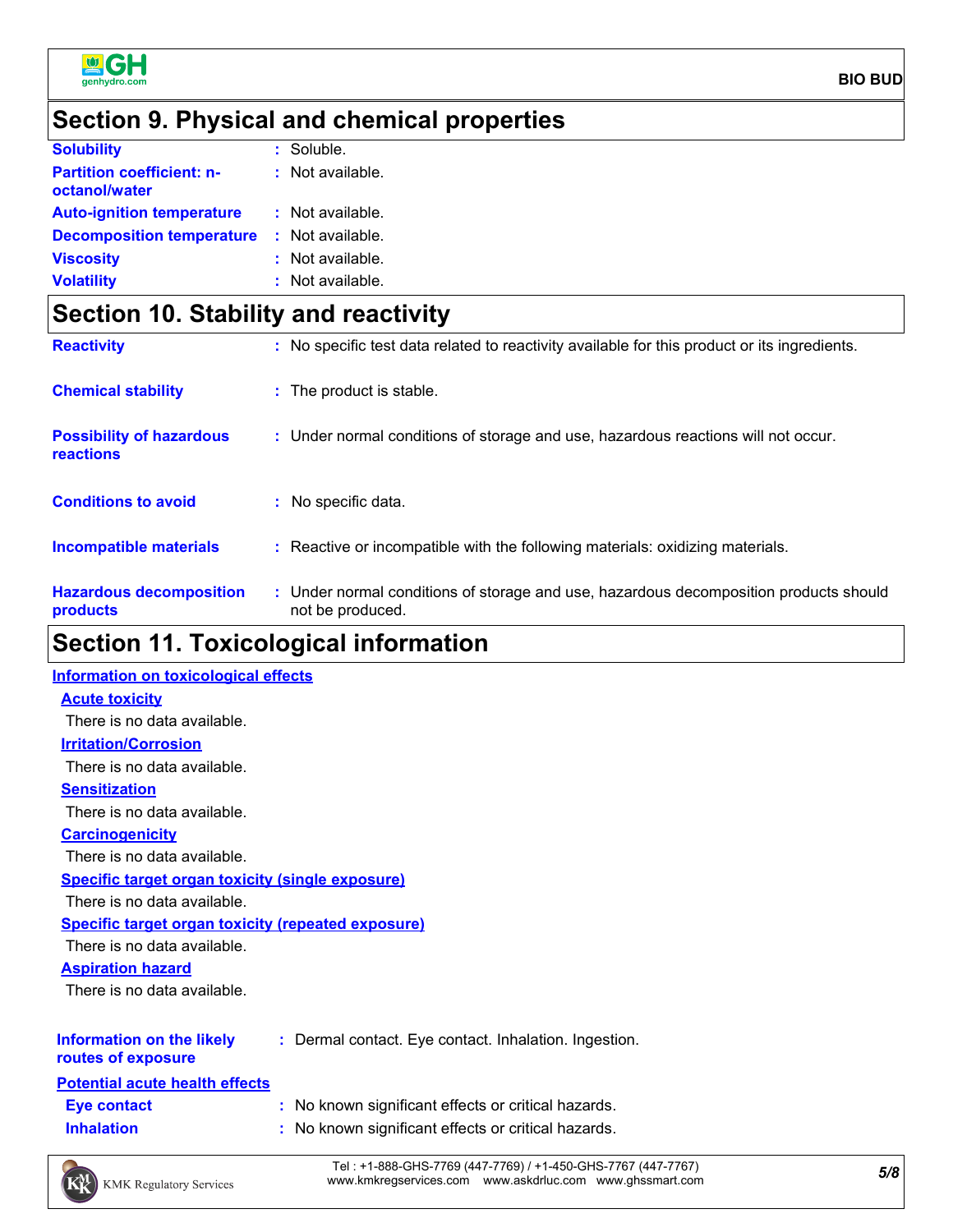

### **Section 11. Toxicological information**

- 
- **Skin contact :** No known significant effects or critical hazards.
- **Ingestion :** No known significant effects or critical hazards.

### **Symptoms related to the physical, chemical and toxicological characteristics**

| <b>Eye contact</b>  | : No known significant effects or critical hazards. |
|---------------------|-----------------------------------------------------|
| <b>Inhalation</b>   | : No known significant effects or critical hazards. |
| <b>Skin contact</b> | : No known significant effects or critical hazards. |
| <b>Ingestion</b>    | : No known significant effects or critical hazards. |

### **Delayed and immediate effects and also chronic effects from short and long term exposure**

| <b>Short term exposure</b>                   |                                                     |
|----------------------------------------------|-----------------------------------------------------|
| <b>Potential immediate</b><br><b>effects</b> | : No known significant effects or critical hazards. |
| <b>Potential delayed effects</b>             | : No known significant effects or critical hazards. |
| Long term exposure                           |                                                     |
| <b>Potential immediate</b><br><b>effects</b> | : No known significant effects or critical hazards. |
| <b>Potential delayed effects</b>             | : No known significant effects or critical hazards. |
| <b>Potential chronic health effects</b>      |                                                     |
| <b>General</b>                               | : No known significant effects or critical hazards. |
| <b>Carcinogenicity</b>                       | : No known significant effects or critical hazards. |
| <b>Mutagenicity</b>                          | : No known significant effects or critical hazards. |
| <b>Teratogenicity</b>                        | : No known significant effects or critical hazards. |
| <b>Developmental effects</b>                 | : No known significant effects or critical hazards. |
| <b>Fertility effects</b>                     | : No known significant effects or critical hazards. |

### **Numerical measures of toxicity**

**Acute toxicity estimates**

There is no data available.

## **Section 12. Ecological information**

#### **Toxicity**

There is no data available.

### **Persistence and degradability**

There is no data available.

#### **Bioaccumulative potential**

| There is no data available.                             |                               |
|---------------------------------------------------------|-------------------------------|
| <b>Mobility in soil</b>                                 |                               |
| <b>Soil/water partition</b><br><b>coefficient (Koc)</b> | : There is no data available. |

- 
- **Other adverse effects** : No known significant effects or critical hazards.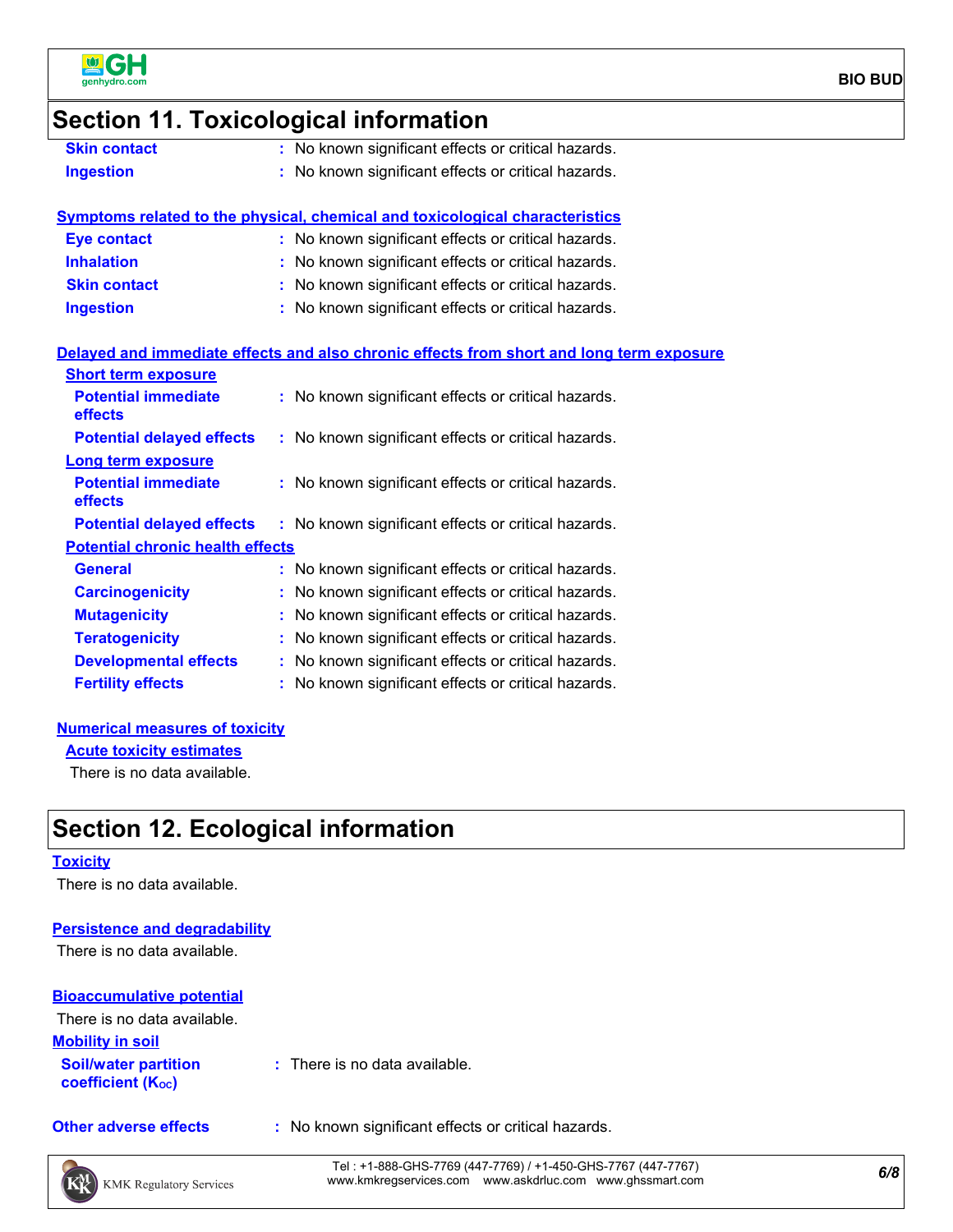

# **Section 13. Disposal considerations**

**Disposal methods :**

The generation of waste should be avoided or minimized wherever possible. Disposal of this product, solutions and any by-products should comply with the requirements of environmental protection and waste disposal legislation and any regional local authority requirements. Dispose of surplus and non-recyclable products via a licensed waste disposal contractor. Waste should not be disposed of untreated to the sewer unless fully compliant with the requirements of all authorities with jurisdiction. Waste packaging should be recycled. Incineration or landfill should only be considered when recycling is not feasible. This material and its container must be disposed of in a safe way. Empty containers or liners may retain some product residues. Avoid dispersal of spilled material and runoff and contact with soil, waterways, drains and sewers.

## **Section 14. Transport information**

|                                      | <b>DOT Classification</b> | <b>IMDG</b>    | <b>IATA</b>                  |
|--------------------------------------|---------------------------|----------------|------------------------------|
| <b>UN number</b>                     | Not regulated.            | Not regulated. | Not regulated.               |
| <b>UN proper</b><br>shipping name    |                           |                |                              |
| <b>Transport</b><br>hazard class(es) |                           |                | $\qquad \qquad \blacksquare$ |
| <b>Packing group</b>                 | $\overline{\phantom{a}}$  |                | $\qquad \qquad \blacksquare$ |
| Environmental<br>hazards             | No.                       | No.            | No.                          |
| <b>Additional</b><br>information     |                           |                |                              |

**AERG :** Not applicable

**Special precautions for user Transport within user's premises:** always transport in closed containers that are **:** upright and secure. Ensure that persons transporting the product know what to do in the event of an accident or spillage.

**Transport in bulk according to Annex II of MARPOL and the IBC Code :** Not available.

## **Section 15. Regulatory information**

| <b>U.S. Federal regulations</b>                                                   | : TSCA 8(a) CDR Exempt/Partial exemption: Not determined<br>United States inventory (TSCA 8b): Not determined. |  |
|-----------------------------------------------------------------------------------|----------------------------------------------------------------------------------------------------------------|--|
| <b>Clean Air Act Section 112</b><br>(b) Hazardous Air<br><b>Pollutants (HAPS)</b> | Not listed<br>÷                                                                                                |  |
| <b>Clean Air Act Section 602</b><br><b>Class I Substances</b>                     | : Not listed                                                                                                   |  |
| <b>Clean Air Act Section 602</b><br><b>Class II Substances</b>                    | Not listed<br>÷.                                                                                               |  |
| $\sim$                                                                            | T I J A GOO GULG TTAG / I IT TTAG) I J I LEG GULG TTAT / I IT TTAT                                             |  |